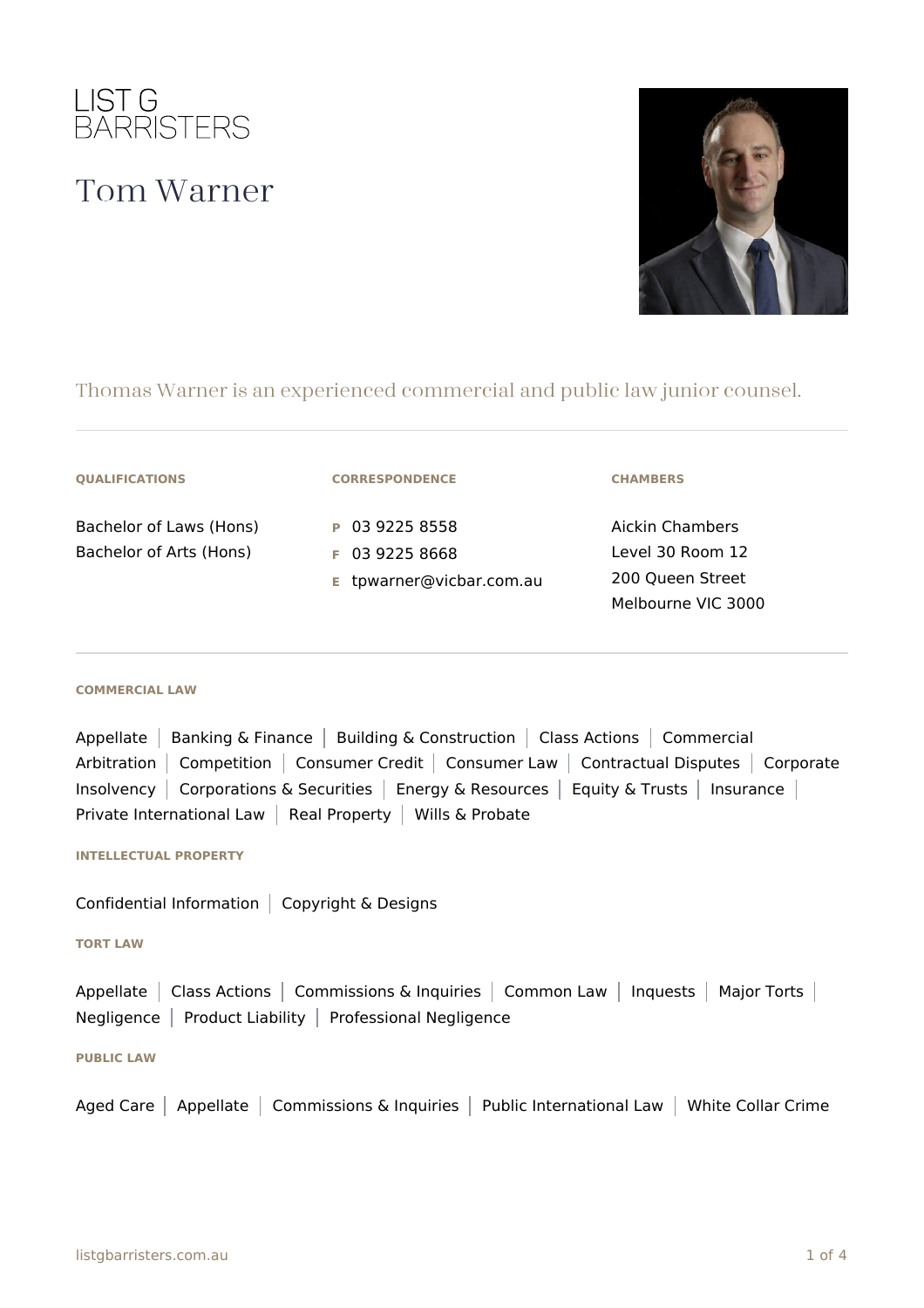Thomas's practice primarily involves contract, insurance, major torts, equity and trusts, banking and regulatory law.

He has significant experience in class actions and complex multi-party litigation, arbitrations and inquiries.

Thomas read with Kevin Lyons QC (now Justice Lyons).

Immediately prior to coming to the Bar, Thomas was an Associate at the Supreme Court of Victoria. Prior to that Thomas worked in London as an Associate in Herbert Smith's Banking Litigation group (now Herbert Smith Freehills). He completed articles at Corrs Chambers Westgarth.

Thomas graduated with first class honours degrees in both Laws and Arts from the University of Tasmania. He also received a number of academic prizes.

Liability limited by <sup>a</sup> scheme approved under Professional Standards legislation.

## Recent Cases

#### **COMMISSIONS / INQUIRIES**

Royal Commission into the Casino Operator and Licence- acting for Crown Resorts Ltd and associated entities in Royal Commission before Hon. Ray Finkelstein AO QC, senior junior in counsel team led by M Borsky QC and C Button QC

Royal Commission into Misconduct in the Banking, Superannuation and Financial Services Industry – acting for multinational insurer in Royal Commission before Hon. Kenneth Hayne AC QC, led by Bret Walker SC, J. Lockhart SC and Terry Mehigan SC

#### **GENERAL COMMERCIAL LAW**

Directed v OE Solutions - acting for Korean manufacturer defending claims of breach of equitable duties, contract and *Copyright Act 1968* in FCA, led by M. Osborne QC; judgment reserved following 38 day trial, 28 days of which were conducted by way of video depositions pursuant to a COVID-19 protocol of Beach J

JBAM & Anor <sup>v</sup> LBA Capital Pty Ltd & Ors – acting for international lenders alleging almost \$400m in finance was funded to Australian entities following breaches of contract and the ACL; obtained Freezing Order in SCV unled; then led by Claire Harris QC

#### **INSURANCE AND CONTRACTS**

Fuller <sup>v</sup> Allianz Australia Insurance Ltd (Add-On Insurance Class Action) – acting for Allianz in SCV class action, led by Bret Walker SC and M Borsky QC

Rockment Pty Ltd T/A Vanilla Lounge <sup>v</sup> AAI Limited T/A Vero Insurance – acting for Suncorp in respect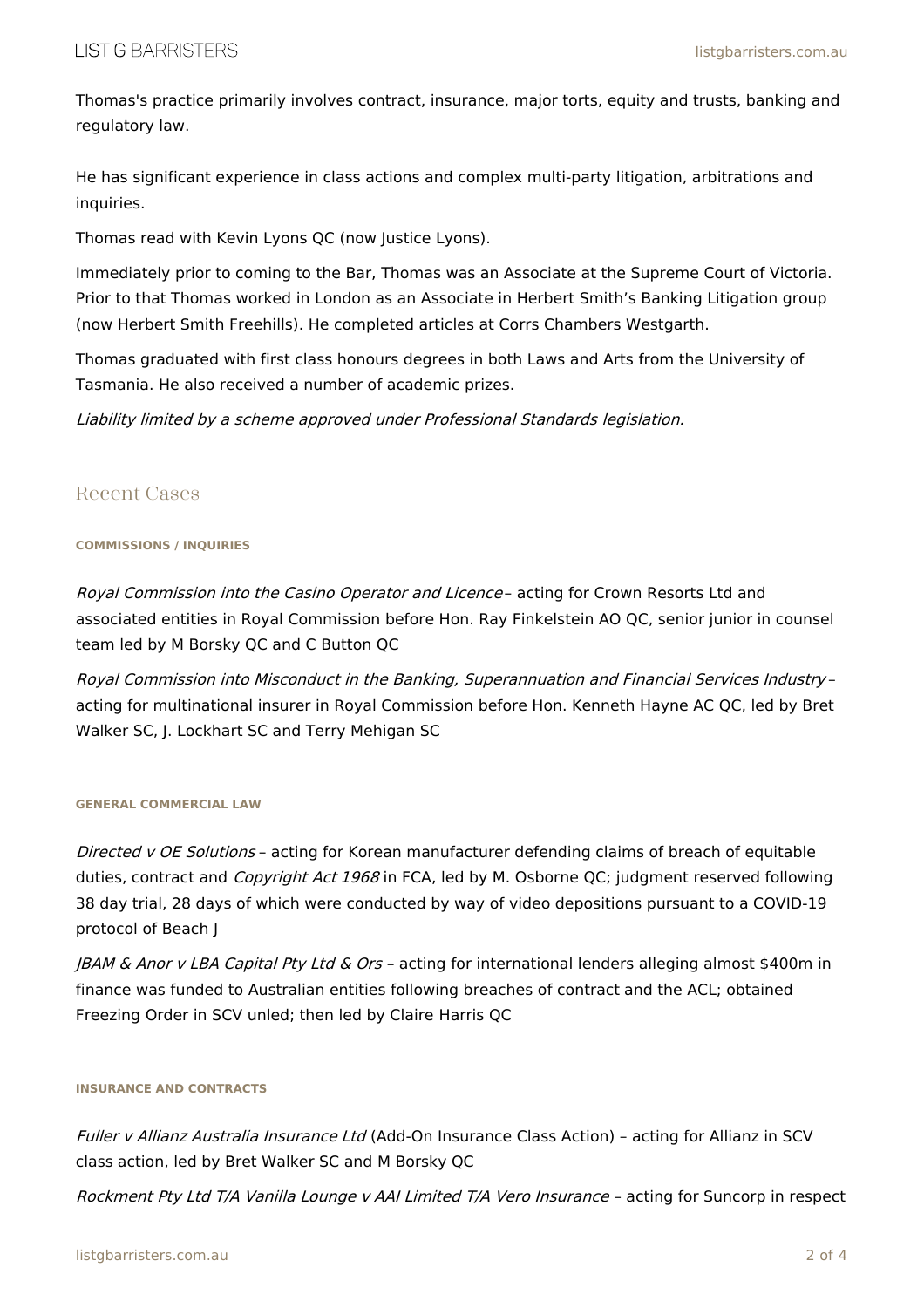of contested insurance claim arising out of COVID-19 business interruptions. Separate question referred to Full Court of FCA by Allsop CJ regarding construction of an exclusion clause, led by Jeremy Kirk SC and David Lloyd SC

Royal Commission into Misconduct in the Banking, Superannuation and Financial Services Industry – long-term brief acting for multinational insurer, led by Bret Walker SC, J. Lockhart SC and Terry Mehigan SC

Fabbro v Blue Rock Melbourne Pty Ltd - acting for insured accountants in claim of professional negligence in VSC, issues as to limitation of liability under professional standards scheme, unled

Advising CGU in respect of large scale claimed indemnity on Business Insurance Policy for Public and Product Liability, led by B. Quinn QC

### **MAJOR TORTS**

Gold Coast Marine Aquaculture Pty Ltd v HTC Trading Pty Ltd - claims against Commonwealth and other entities concerning breaches of biodiversity security rules and regulations in respect of the white spot syndrome outbreak in Queensland's prawn farms, led by G. Harris QC

Kamasaee v Commonwealth of Australia (Manus Island Class Action) - acting for a defendant, on instruction from Lloyds syndicate, in complex tortious claim involving foreign and public international law (act of state), led by G. Harris QC

#### **REGULATORY AND ANTI-MONEY LAUNDERING**

Advising confidential client upon complex operations and compliance with Anti-Money Laundering Counter-Terrorism Financing Act 2006 and Financial Transaction Reports Act 1988, led by P. Gray QC

Michos v Eastbrooke Medical Centre - acting for medical services provider in VSC defending claims of breach of the Health Records Act 2011, unled including in multiple VSCA appeals

#### **EQUITY**

Rockman v IPR Nominees Pty Ltd - trustee/equity dispute in VSC and VSCA (approx. \$40m), led by P. Crutchfield QC

Charlesworth Nominees Pty Ltd v Charlesworth - trustee/equity dispute in VSC (approx. \$30m), led by M. Osborne QC

#### **OTHER**

Appointed as arbitrator of approx. \$3m dispute seated in Melbourne, unled

Acted for numerous directors and officers in liquidator examinations, ASIC examinations and ensuing